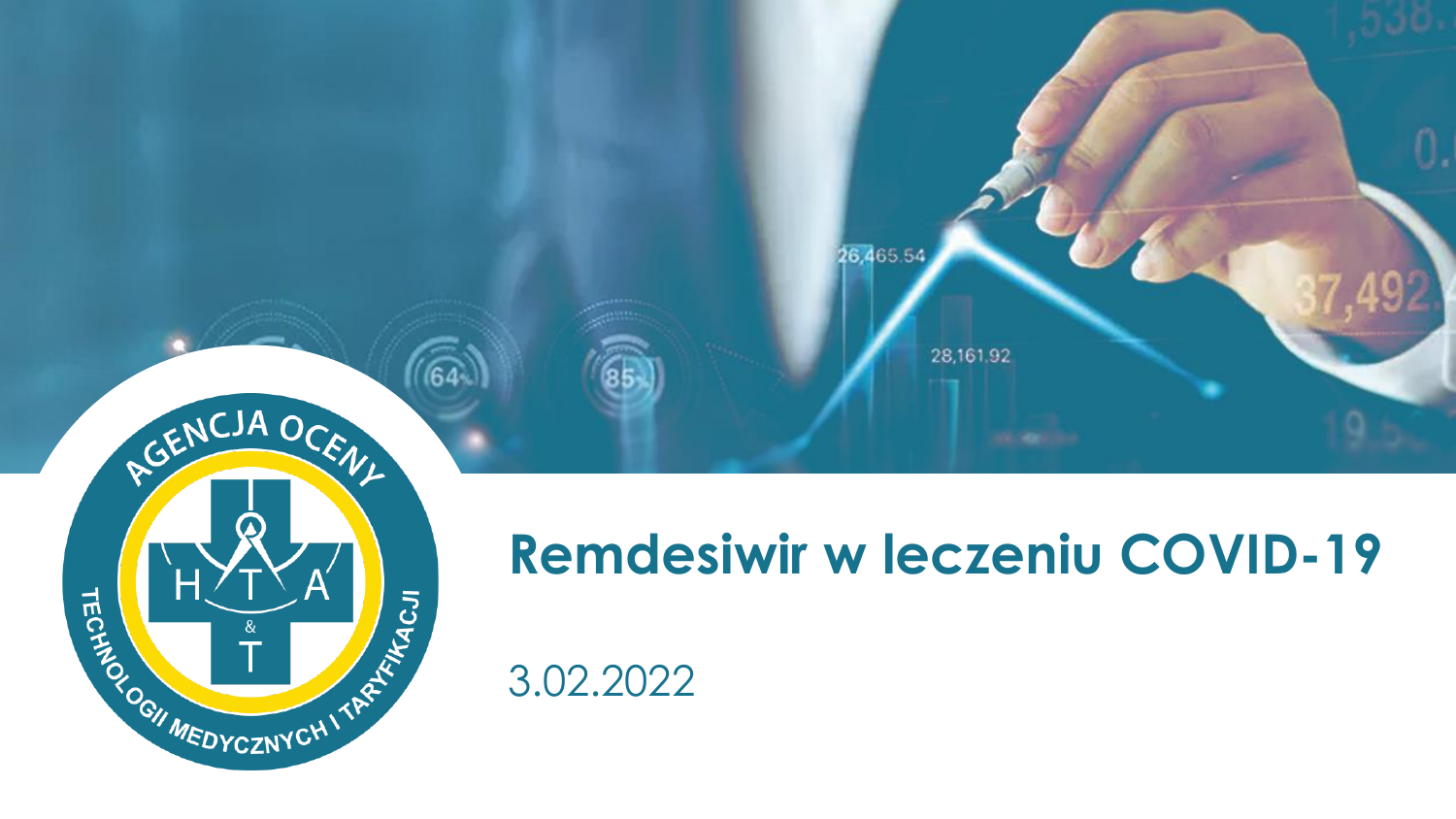# **Materiał analityczny przygotowany na potrzeby dyskusji Ekspertów Panelu Farmakoterapia w dniu 3 lutego 2022 r.**



Niniejsze opracowanie analityczne stanowi uzupełnienie materiału dowodowego zawartego w rapid review z dnia 05.10.2021 o publikacje zidentyfikowane w ramach przeglądu baz informacji medycznej (PubMed, Embase, medrxiv) za okres 22.09.2021 – 31.01.2022.

Zgodnie z metodyką aktualizacji zaleceń do przeglądu włączono badania kliniczne z randomizacją:

- PINETREE (Gottlieb 2022)
- Sahran 2021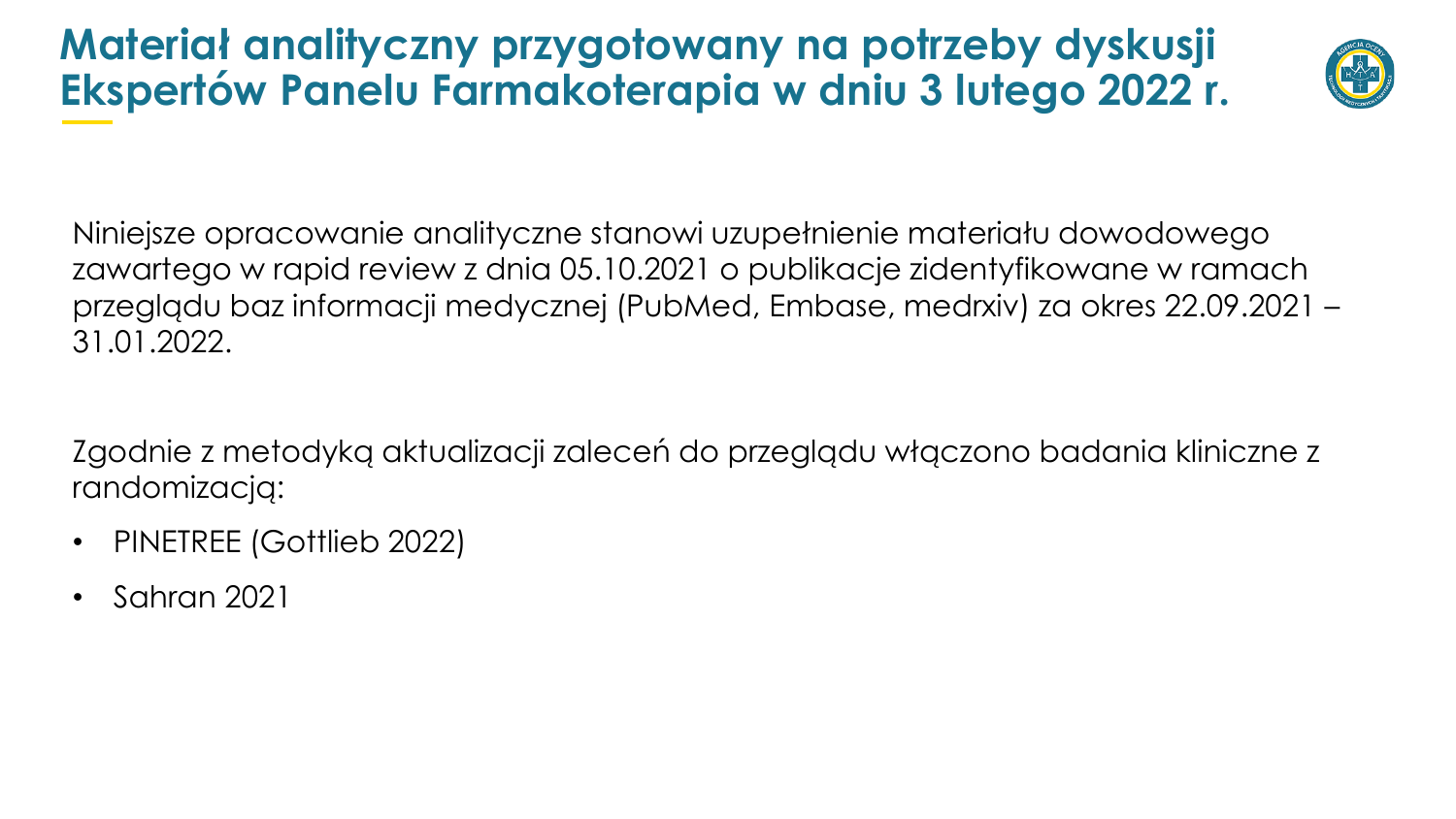# **Badanie PINETREE (Gottlieb 2022)- metodyka**



|                                                                                                                                                                  |                                                                                                                                                                                                                                                                                                                                                                                                                                           | <b>PINETREE (Gottlieb 2022)</b>                                                                                                                                 |                                                                                                       |                                                                                                                                                                                                                                   |                    |
|------------------------------------------------------------------------------------------------------------------------------------------------------------------|-------------------------------------------------------------------------------------------------------------------------------------------------------------------------------------------------------------------------------------------------------------------------------------------------------------------------------------------------------------------------------------------------------------------------------------------|-----------------------------------------------------------------------------------------------------------------------------------------------------------------|-------------------------------------------------------------------------------------------------------|-----------------------------------------------------------------------------------------------------------------------------------------------------------------------------------------------------------------------------------|--------------------|
|                                                                                                                                                                  |                                                                                                                                                                                                                                                                                                                                                                                                                                           | Early Remdesivir to Prevent Progression to Severe Covid-19 in Outpatients                                                                                       |                                                                                                       |                                                                                                                                                                                                                                   |                    |
|                                                                                                                                                                  |                                                                                                                                                                                                                                                                                                                                                                                                                                           | <b>Population</b>                                                                                                                                               | Intervention                                                                                          | Control                                                                                                                                                                                                                           | <b>Limitations</b> |
| Methodology<br>Randomized,<br>double-blind,<br>placebo-<br>controlled trial<br>USA, UK, Denmark,<br>Spain<br>Duration of the<br>study:18.09.2020 –<br>08.04.2021 | N=584 patients<br>Inclusion criteria:<br>Age $\geq$ 12 and had at least one preexisting risk factor for progression to severe<br>Covid-19; $\geq$ 60 regardless of whether they had other risk factors.<br>at least one ongoing symptom, with onset of the first symptom within 7 days<br>before randomization<br>SARS-CoV-2 infection confirmed by a molecular diagnostic assay within 4 days<br>before screening<br>Exclusion criteria: | $Ni=279$<br>$Nc = 283$<br>Placebo<br>Remdesivir i.v. -<br>200 mg on day 1 and<br>100 mg on days 2<br>and 3                                                      |                                                                                                       | This trial excluded<br>patients who had<br>received SARS-CoV-2<br>vaccines:<br>This trial was<br>conducted before the<br>emergence of the<br>B.1.617.2 (delta)<br>variant of SARS-CoV-2<br>as the dominant<br>circulating strain. |                    |
|                                                                                                                                                                  | expected to receive supplemental oxygen or hospital care at the time of<br>screening<br>previous hospitalization for Covid-19,<br>previously treatment for Covid-19 (including investigational agents), SARSCoV-2<br>vaccine.                                                                                                                                                                                                             |                                                                                                                                                                 |                                                                                                       | The trial was stopped<br>for administrative<br>reasons, and less than<br>half of the planned<br>enrollment was                                                                                                                    |                    |
|                                                                                                                                                                  | Median age (IQR) – yr                                                                                                                                                                                                                                                                                                                                                                                                                     | $50 \pm 15$                                                                                                                                                     | $51 \pm 15$                                                                                           | achieved                                                                                                                                                                                                                          |                    |
|                                                                                                                                                                  | Male sex (%)                                                                                                                                                                                                                                                                                                                                                                                                                              | 53                                                                                                                                                              | 51                                                                                                    |                                                                                                                                                                                                                                   |                    |
|                                                                                                                                                                  | BMI<br>Coexisting conditions, $n$ (%)                                                                                                                                                                                                                                                                                                                                                                                                     | Diabetes mellitus<br>Obesity<br><b>Hypertension</b><br>Chronic lung disease<br>Current cancer<br>Cardiovascular or cerebrovascular disease<br>Immune compromise | $31.2 \pm 6.7$<br>173 (62.0)<br>154 (55.2)<br>138 (49.5)<br>67(24.0)<br>12(4.3)<br>20(7.2)<br>14(5.0) | $30.8 \pm 5.8$<br>173(61.1)<br>156 (55.1)<br>130 (45.9)<br>68 (24.0)<br>18(6.4)<br>24(8.5)<br>9(3.2)                                                                                                                              |                    |
|                                                                                                                                                                  | Median duration of symptoms before first infusion (IQR), d                                                                                                                                                                                                                                                                                                                                                                                |                                                                                                                                                                 | $5(3-6)$                                                                                              | $5(4-6)$                                                                                                                                                                                                                          |                    |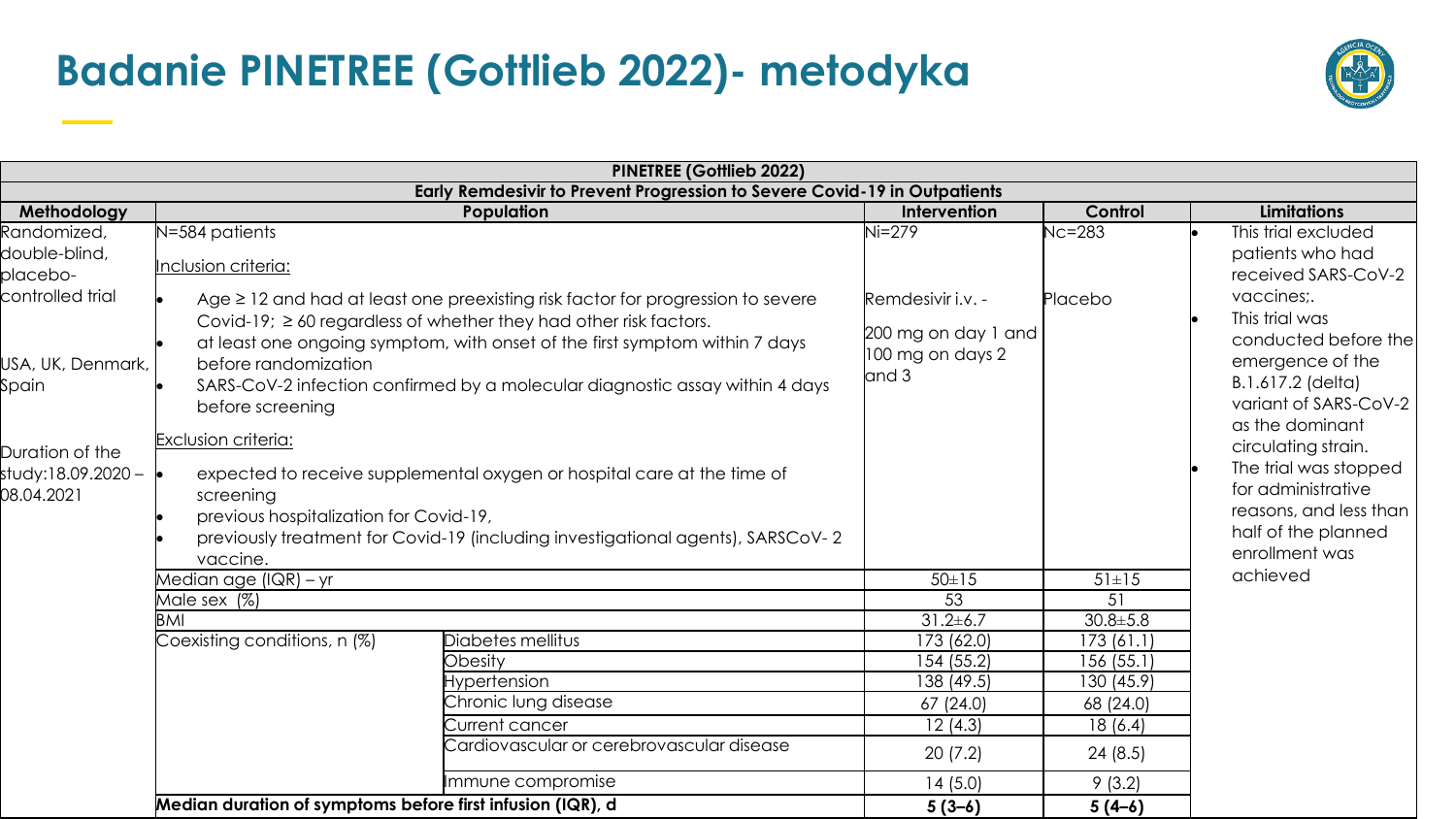# **Badanie PINETREE (Gottlieb 2022)- wyniki**



| <b>Results</b>                                                                                                                                                                                                                                   |                     |                           |                                                   |                                                              |                                            |  |  |  |  |
|--------------------------------------------------------------------------------------------------------------------------------------------------------------------------------------------------------------------------------------------------|---------------------|---------------------------|---------------------------------------------------|--------------------------------------------------------------|--------------------------------------------|--|--|--|--|
| <b>Outcome</b>                                                                                                                                                                                                                                   |                     |                           | <b>Statistical significance of</b><br>differences |                                                              |                                            |  |  |  |  |
| event                                                                                                                                                                                                                                            | follow-up<br>period | <b>Intervention</b>       | Control                                           | <b>Relative parameter</b><br>$(95\%CI)$                      | <b>Absolute</b><br>parameter<br>$(95\%CI)$ |  |  |  |  |
| Covid-19-related hospitalization or death<br>from any cause by day 28, n/N $(\%)$                                                                                                                                                                |                     | $2/279$ (0.7)             | 15/283 (5.3)                                      | HR=0.13 (0.03; 0.59)<br>ARR=0.14 (0.03; 0,59)                | $NNT=22$                                   |  |  |  |  |
| Covid-19-related medically attended visit<br>$\sigma$ death from any cause, n/N $(\%)$                                                                                                                                                           |                     | $4/246$ (0.7)             | 15/252 (5.3)                                      | HR=0.19 (0.07; 0.56)<br>$\triangle$ RR= 0,20 (0.07; 0.56)    | $NNT=15$                                   |  |  |  |  |
| Death from any cause by day 28, n/N (%)<br>Hospitalization for any cause by day 28                                                                                                                                                               | 28                  | $\Omega$<br>$5/279$ (1.8) | $\Omega$<br>18/283 (6.4)                          | HR=0.28 (0.10; 0.75)                                         | $NNT=22$                                   |  |  |  |  |
|                                                                                                                                                                                                                                                  |                     | 118/279 (42.3)            | 131/283 (46.3)                                    | $\triangle$ RR= 0,29 (0.11; 0.76)<br>$AR = 0.92(0.77; 1.11)$ |                                            |  |  |  |  |
| Any adverse event, n/N (%)                                                                                                                                                                                                                       |                     |                           |                                                   |                                                              |                                            |  |  |  |  |
| Serious adverse event, n/N (%)                                                                                                                                                                                                                   |                     | $5/279$ (1.8)             | 19/283 (6.7)                                      | $AR = 0.27(0.10; 0.71)$                                      | $NNH=21$                                   |  |  |  |  |
| Adverse event - grade 3 or higher, n/N (%)                                                                                                                                                                                                       |                     | 29/279 (10.4)             | $23/283$ (8.1)                                    | $AR = 1,29(0.77; 2.18)$                                      |                                            |  |  |  |  |
| Authors' conclusion: Among nonhospitalized patients who were at high risk for Covid-19 progression, a 3-day course of remdesivir<br>had an acceptable safety profile and resulted in an 87% lower risk of hospitalization or death than placebo. |                     |                           |                                                   |                                                              |                                            |  |  |  |  |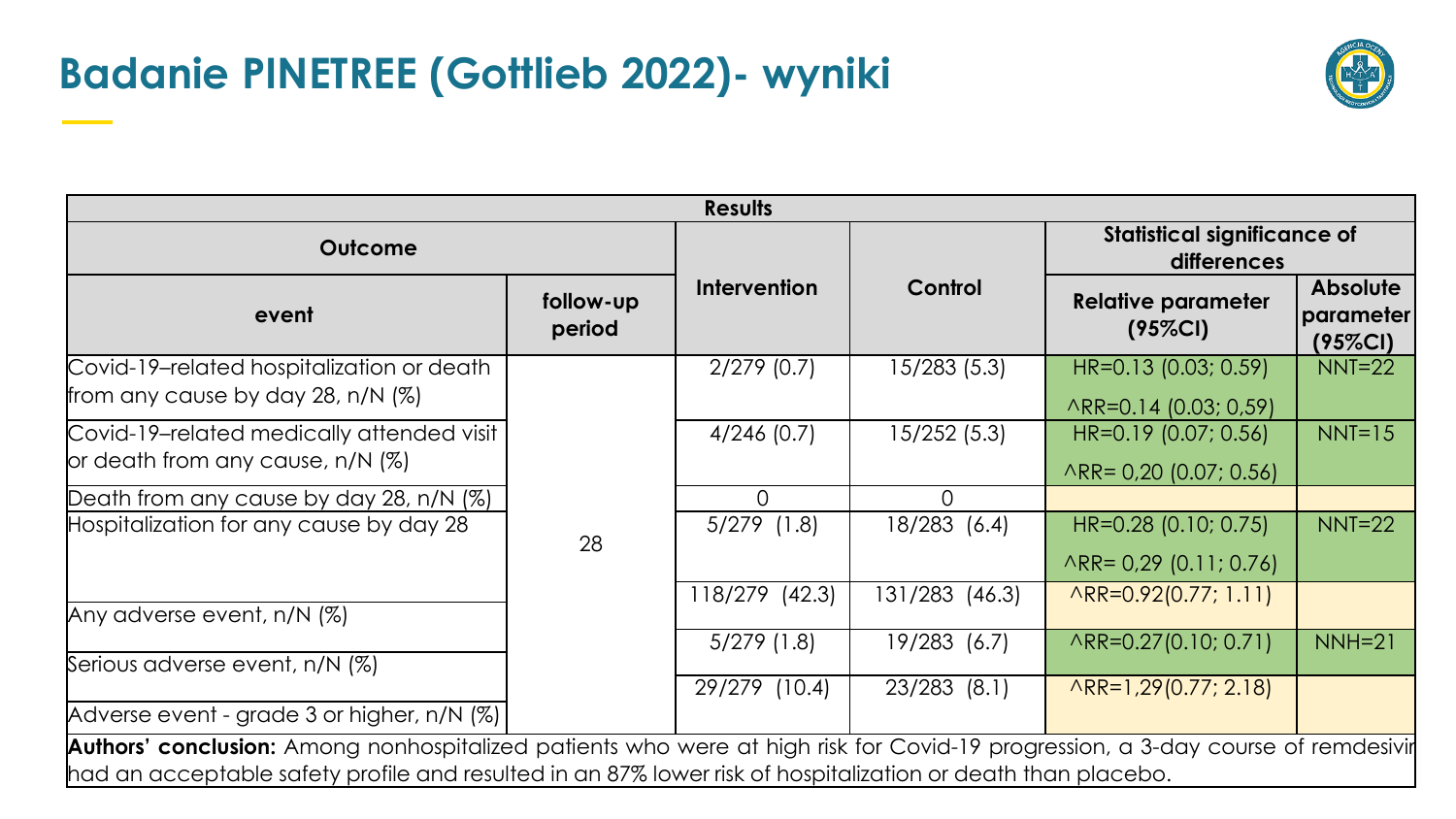# **Badanie PINETREE (Gottlieb 2022)- wyniki analizy w podgrupach**



| Subgroup                                  | <b>Remdesivir</b><br>no./total no. of patients (%) | Placebo      |                          |     |     |     |                       | Hazard Ratio (95% CI) |  |     |                     |
|-------------------------------------------|----------------------------------------------------|--------------|--------------------------|-----|-----|-----|-----------------------|-----------------------|--|-----|---------------------|
| Residence in the United States            | 2/264(0.8)                                         | 12/267 (4.5) |                          |     |     |     |                       |                       |  |     | $0.17(0.04 - 0.76)$ |
| $Age \ge 60 yr$                           | $1/83$ (1.2)                                       | 9/87(10.3)   |                          |     |     |     |                       |                       |  |     | $0.11(0.01 - 0.86)$ |
| Male sex                                  | 1/148(0.7)                                         | 9/145(6.2)   |                          |     |     |     |                       |                       |  |     | $0.11(0.01 - 0.84)$ |
| Diabetes mellitus                         | 2/173(1.2)                                         | 14/173(8.1)  |                          |     |     |     |                       |                       |  |     | $0.14(0.03 - 0.63)$ |
| Obesity                                   | 1/154(0.6)                                         | 9/156(5.8)   |                          |     |     |     |                       |                       |  |     | $0.11(0.01 - 0.88)$ |
| Hypertension                              | 2/138(1.4)                                         | 10/130(7.7)  |                          |     |     |     |                       |                       |  |     | $0.17(0.04 - 0.76)$ |
| Ethnic group                              |                                                    |              |                          |     |     |     |                       |                       |  |     |                     |
| Not Hispanic or Latinx                    | $2/146$ (1.4)                                      | 8/158(5.1)   |                          |     |     |     |                       |                       |  |     | $0.26(0.06 - 1.22)$ |
| Hispanic or Latinx                        | 0/123                                              | 6/112(5.4)   |                          |     |     |     |                       |                       |  |     |                     |
| Chronic lung disease                      | 0/67                                               | 4/68(5.9)    |                          |     |     |     |                       |                       |  |     |                     |
| Cardiovascular or cerebrovascular disease | 0/20                                               | 2/24(8.3)    |                          |     |     |     |                       |                       |  |     |                     |
| Current cancer                            | 0/12                                               | 2/18(11.1)   |                          |     |     |     |                       |                       |  |     |                     |
|                                           |                                                    |              | 0.0                      | 0.2 | 0.4 | 0.6 | 0.8                   | 1.0                   |  | 1.4 |                     |
|                                           |                                                    |              | <b>Remdesivir Better</b> |     |     |     | <b>Placebo Better</b> |                       |  |     |                     |

Figure 2. Covid-19-Related Hospitalization or Death from Any Cause at Day 28 in More Than 5% of the Trial Population, According to Demographic and Clinical Characteristics at Baseline.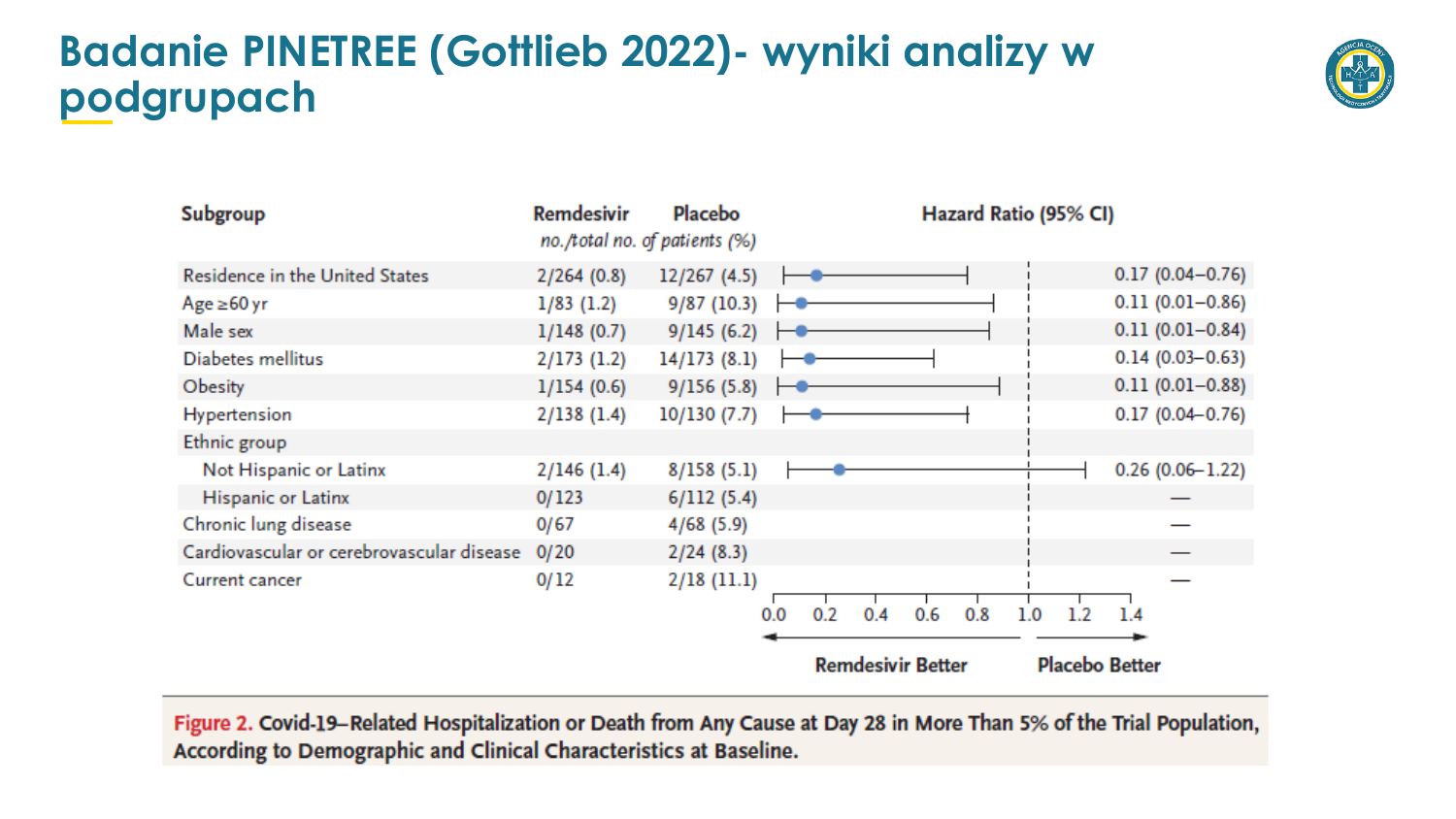#### **Badanie Sarhan 2021 - metodyka**



| Sarhan 2021                                                                                                                |                                                                                                                                                                                                                                                                  |                                                                                                                                                                                                                                                                                                                                                                                                                                                                                                                                             |                                                                                            |                                                                 |                                                                                 |  |  |  |
|----------------------------------------------------------------------------------------------------------------------------|------------------------------------------------------------------------------------------------------------------------------------------------------------------------------------------------------------------------------------------------------------------|---------------------------------------------------------------------------------------------------------------------------------------------------------------------------------------------------------------------------------------------------------------------------------------------------------------------------------------------------------------------------------------------------------------------------------------------------------------------------------------------------------------------------------------------|--------------------------------------------------------------------------------------------|-----------------------------------------------------------------|---------------------------------------------------------------------------------|--|--|--|
| Efficacy of the early treatment with tocilizumab-hydroxychloroquine and tocilizumab-remdesivir in severe COVID-19 Patients |                                                                                                                                                                                                                                                                  |                                                                                                                                                                                                                                                                                                                                                                                                                                                                                                                                             |                                                                                            |                                                                 |                                                                                 |  |  |  |
| Methodology                                                                                                                | Population                                                                                                                                                                                                                                                       |                                                                                                                                                                                                                                                                                                                                                                                                                                                                                                                                             | Intervention                                                                               | Control                                                         | <b>Limitations</b>                                                              |  |  |  |
| Randomized, cohortN=108<br>study                                                                                           | Inclusion criteria:                                                                                                                                                                                                                                              |                                                                                                                                                                                                                                                                                                                                                                                                                                                                                                                                             | $Nc = 52$                                                                                  | $\sqrt{1} = 56$                                                 | No specific follow-up<br>period<br>Small sample size                            |  |  |  |
| Egypt                                                                                                                      | Patients admitted to ICU with confirmed COVID-19 infection through PCR;<br>after 7 days of isolation with systematic hyperinflammation<br>radiological findings of CT chest,<br>increased FiO2to maintain stable O2 saturation or wors-ening O2saturation of >3% |                                                                                                                                                                                                                                                                                                                                                                                                                                                                                                                                             | $\overline{\mathbb{F}}$ ocilizumab + remdesivir                                            | $\overline{\text{T}}$ ocilizumab +<br>hydroxychloroquine        | This trial was<br>conducted before the<br>emergence of the<br>B.1.617.2 (delta) |  |  |  |
| Duration of the<br>study: 01.10.2020 -<br>20.03.2021                                                                       | with steady FiO2,<br>elevationon inflammatory marker C-reactive protein (CRP, ≥100 mg/L) orferritin<br>(≥900 ng/mL) and lactate dehydrogenase (LDH, >220 U/L)                                                                                                    | tocilizumab 400 mg-800                                                                                                                                                                                                                                                                                                                                                                                                                                                                                                                      | tocilizumab 400 mg-<br>800 mg every 24 h for<br>only two doses                             | variant of SARS-CoV-2<br>as the dominant<br>circulating strain. |                                                                                 |  |  |  |
|                                                                                                                            | Exclusion criteria:.<br>pregnant or lactating women,<br>hypersensitivity to all drugs or any ingredients of the formulation,<br>patients with othersevere primary diseases,<br>serious comorbidities,<br>history of a psychiatric or neurological disorder,      | $\left\lfloor{\log \frac{1}{\sqrt{1 + \left(1 + \frac{1}{\sqrt{1 + \left(1 + \frac{1}{\sqrt{1 + \left(1 + \frac{1}{\sqrt{1 + \left(1 + \frac{1}{\sqrt{1 + \left(1 + \frac{1}{\sqrt{1 + \left(1 + \frac{1}{\sqrt{1 + \left(1 + \frac{1}{\sqrt{1 + \left(1 + \frac{1}{\sqrt{1 + \left(1 + \frac{1}{\sqrt{1 + \left(1 + \frac{1}{\sqrt{1 + \left(1 + \frac{1}{\sqrt{1 + \left(1 + \frac{1}{\sqrt{1 + \left(1 + \frac{1}{\sqrt{1 + \left(1 + \frac{$<br>doses<br>remdesivir of 200 mg on<br>day 1 followed by 100 mg<br>per day infused over 60 | hydroxychloroquine<br>400 mg twice daily at<br>day1 then 200 mg<br>twice daily for 5 days. |                                                                 |                                                                                 |  |  |  |
|                                                                                                                            | baseline elevation of ALT AST > 3-fold the upper limit                                                                                                                                                                                                           |                                                                                                                                                                                                                                                                                                                                                                                                                                                                                                                                             | min for 5 days                                                                             |                                                                 |                                                                                 |  |  |  |
|                                                                                                                            | Age, yr.                                                                                                                                                                                                                                                         | $61(52 - 70)$                                                                                                                                                                                                                                                                                                                                                                                                                                                                                                                               | $53(46 - 68)$                                                                              |                                                                 |                                                                                 |  |  |  |
|                                                                                                                            | Gender, male, n (%)                                                                                                                                                                                                                                              | 32(61.5%)                                                                                                                                                                                                                                                                                                                                                                                                                                                                                                                                   | 45(80.4%)                                                                                  |                                                                 |                                                                                 |  |  |  |
|                                                                                                                            | Oxygen saturation%                                                                                                                                                                                                                                               | $82(75 - 88)$                                                                                                                                                                                                                                                                                                                                                                                                                                                                                                                               | $85(69 - 89)$                                                                              |                                                                 |                                                                                 |  |  |  |
|                                                                                                                            | Comorbidities, n (%)                                                                                                                                                                                                                                             | <b>Hypertension</b>                                                                                                                                                                                                                                                                                                                                                                                                                                                                                                                         | 29(55.8%)                                                                                  | 37(66.1%)                                                       |                                                                                 |  |  |  |
|                                                                                                                            |                                                                                                                                                                                                                                                                  | <b>Diabetes</b>                                                                                                                                                                                                                                                                                                                                                                                                                                                                                                                             | 25(48.1%)                                                                                  | 26(46.4%)                                                       |                                                                                 |  |  |  |
|                                                                                                                            |                                                                                                                                                                                                                                                                  | Ischemic heart disease<br>2 or more comorbidities                                                                                                                                                                                                                                                                                                                                                                                                                                                                                           | 7(13.5%)                                                                                   | 16(28.6%)                                                       |                                                                                 |  |  |  |
|                                                                                                                            |                                                                                                                                                                                                                                                                  | 26(50%)                                                                                                                                                                                                                                                                                                                                                                                                                                                                                                                                     | 30(53.6%)                                                                                  |                                                                 |                                                                                 |  |  |  |
|                                                                                                                            | Supplemental oxygen at entry,n (%)<br>Mechanical ventilation need, n (%)                                                                                                                                                                                         |                                                                                                                                                                                                                                                                                                                                                                                                                                                                                                                                             | $9(17.3\%)$                                                                                | 49(87.5%)                                                       |                                                                                 |  |  |  |
|                                                                                                                            | ICU admission, n (%)                                                                                                                                                                                                                                             | 43(82.7%)<br>50(96.2%)                                                                                                                                                                                                                                                                                                                                                                                                                                                                                                                      | 25(44.6%)<br>44(78.6%)                                                                     |                                                                 |                                                                                 |  |  |  |
|                                                                                                                            |                                                                                                                                                                                                                                                                  |                                                                                                                                                                                                                                                                                                                                                                                                                                                                                                                                             |                                                                                            |                                                                 |                                                                                 |  |  |  |